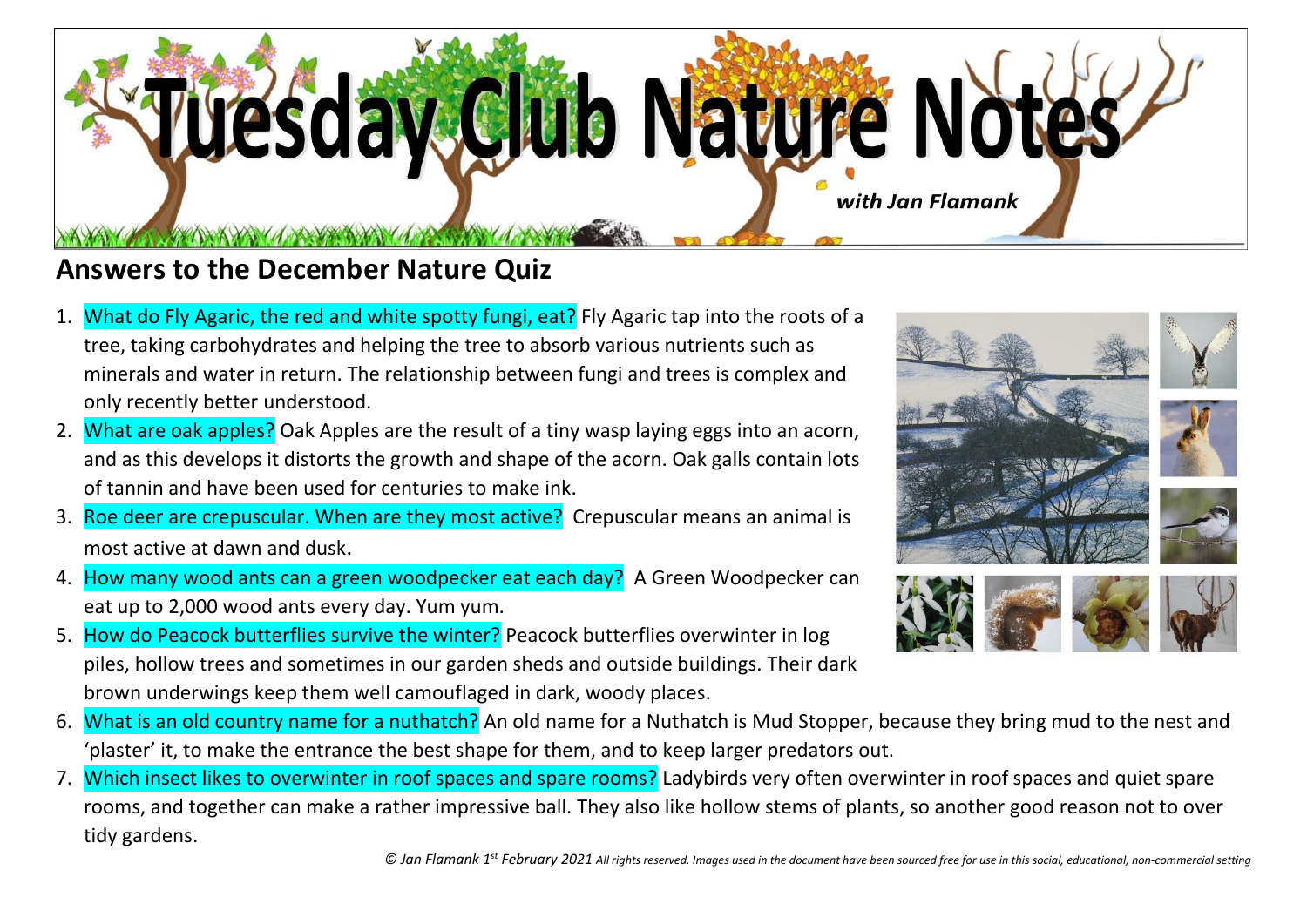- 8. How did earwigs get their name? Earwigs were thought to resemble a human ear, which seems unlikely, even for rugby players!
- 9. Name our three native species that hibernate. Our 3 native species that properly hibernate are bats, dormice and hedgehogs.
- 10. Why do hoverflies have black and yellow coloured patterns? Insects like hoverflies copy the black and yellow colour patterns of wasps and bees to deter predators, who will think they may sting them.
- 11. Which favourite garden bird sings all winter, and why? The robin sings through the winter, to announce and retain their territory. Unusually both the male and females sing.
- 12. How many moults does a Mountain Hare have each year, and why? The Mountain Hare has 3 moults, with the early winter one producing a whiter coat to help them' disappear' in snowy hills.
- 13. Name our three native deer. Our 3 native deer are the Red deer, the Fallow deer and Roe deer.
- 14. What type of antlers do fallow deer have? Fallow deer antlers are much broader in shape, called palmate, and are used far less in dominance fights with other males.
- 15. Which is the most nutritious winter berry for birds? The deep purple / black berries of the ivy are the most nutritious berry for birds in winter, ripening just when they are most needed.
- 16.Which member of the Corvid bird family has red legs? The member of the highly intelligent Corvid family of birds who has red legs is the Chough.
- 17. What is the winter coat of a stoat called? When stoats develop their pale winter coat after moulting, it is called Ermine.
- 18. How can you tell a female and male barn owl apart? Female barn owls have spotty markings on their breast.
- 19. How are mistletoe seeds spread? Mistletoe Seeds are very sticky, so after a bird has enjoyed eating the white, fruity flesh round the seed, they wipe their beak on the tree bark, thereby scratching the bark and depositing the seed.
- 20. Which 3 native species change their coat/feather colours in winter? Three native species who change their colour for winter are the Mountain Hare, Stoat and the Ptarmigan.
- 21. Name 5 adaptations reindeer have to help them survive in the cold. Five adaptations by reindeer to help them survive the cold are: a heat exchanger in their nose to warm the air, a type of antifreeze and a heat exchanger in their legs, their hooves change shape, reducing the soft pad area to reduce heat loss and giving them more grip on ice, they have a very thick layer of woolly undercoat for insulation, and their fur hairs are hollow which helps to conserve body heat.
- 22. Name 3 swans that migrate here, and where have they come from? Three migratory swans who come to our shores are: the Bewick, from Siberia, the Whooper from Iceland and the Mute swan from Eurasia.